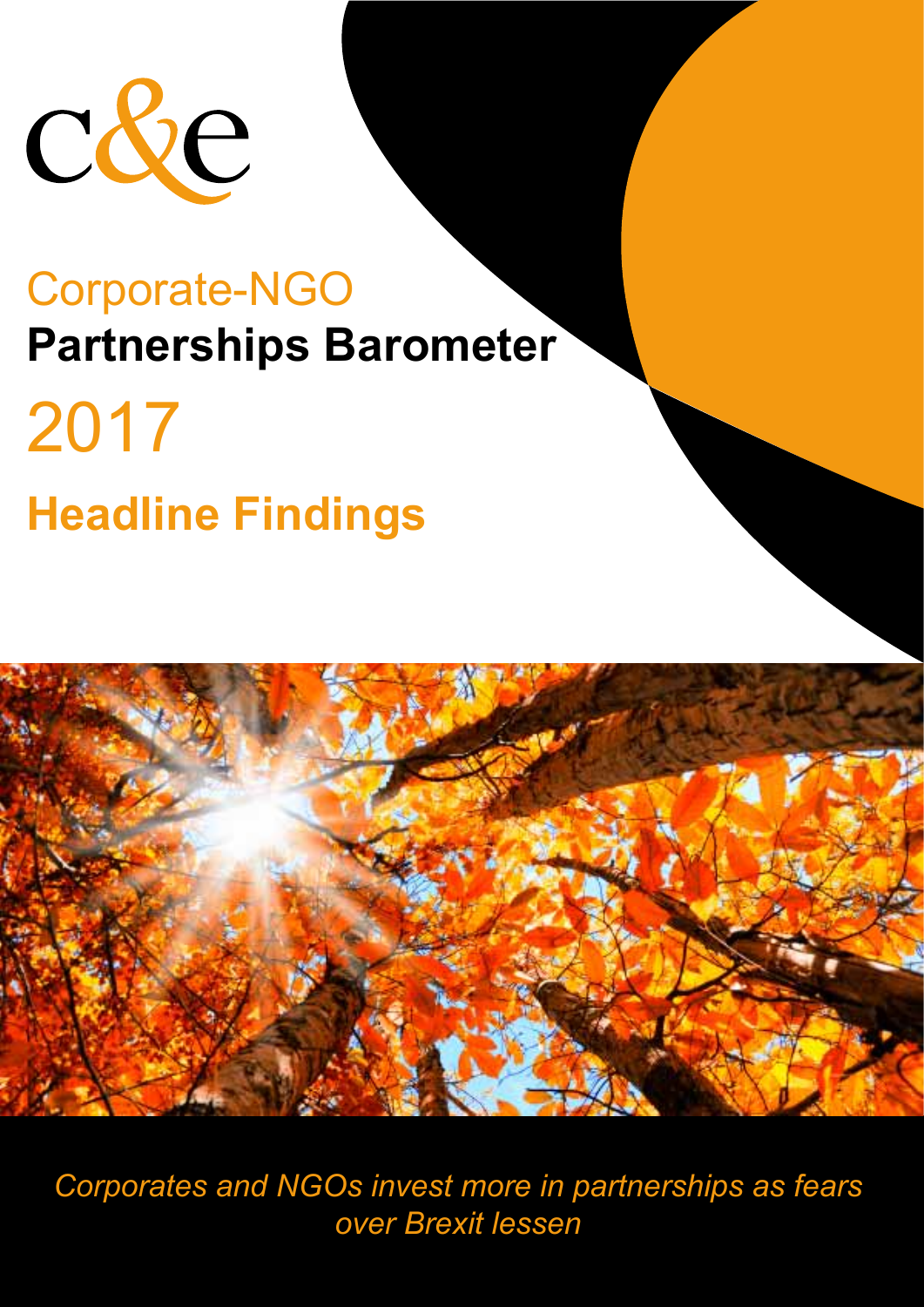

### Headline Findings

#### **Why partner?**

*For corporates, reputation and credibility remain the dominant reason for entering into partnerships with NGOs (cited by 92% of companies compared to 52% of NGOs), whilst (with a 93% NGO score versus 23% for corporates) access to funds remains the primary driver for NGOs. But things are changing for NGOs…*

Notably, NGOs are increasingly motivated by the need to achieve greater innovation through their partnerships (up a striking 22% year on year),

The 2017 findings also show NGOs being increasingly interested in the effectiveness and efficiencies (up 14% and 15% respectively year on year) and possibilities for human resource development (up 13% year on year) to be gained through partnering with companies.

#### **Partnering practice – and effectiveness**

#### *A notable increase in the scale of resources invested in or secured from partnerships …*

The proportion of organisations investing or securing resources of over £10million per annum in corporate-NGO partnering increased by 9% compared to 2016 (31% of companies and NGOs invest / secure resources of >£10m p.a. in partnerships versus 22% last year)

#### *Strategic partnering on the rise – but divergent approaches to portfolio management: corporates have a more strategic emphasis than NGOs …*

Nearly three quarters (79%) of corporates categorise their partnerships with NGOs as "strategic". This compares with an equivalent figure of just 32% partnerships in NGOs partnering portfolios that are deemed to be strategic in nature.

#### *The emphasis on deeper, problem-solving partnerships extends – as purpose and mission increasingly take centre-stage in partnerships*

42% of respondents categorise their organisations as engaging in "deeper, problem-solving partnerships designed to address core, mission-relevant or purpose-led issues in ways that create value for society, for ourselves and for our…partners". A significant 18% uplift on the 2016 figure (24%).

#### **What value do partners bring to each other?**

#### *True partners – using each other's expertise and changing business practice for the better…*

Both corporate and NGO practitioners (with respective year on year increases of 4% and 12%) feel increasingly assured of the value that NGO partnerships have in changing the practices of businesses for the better. Cross-sector partnerships really are moving the dial for NGOs, for businesses, and for society as a whole.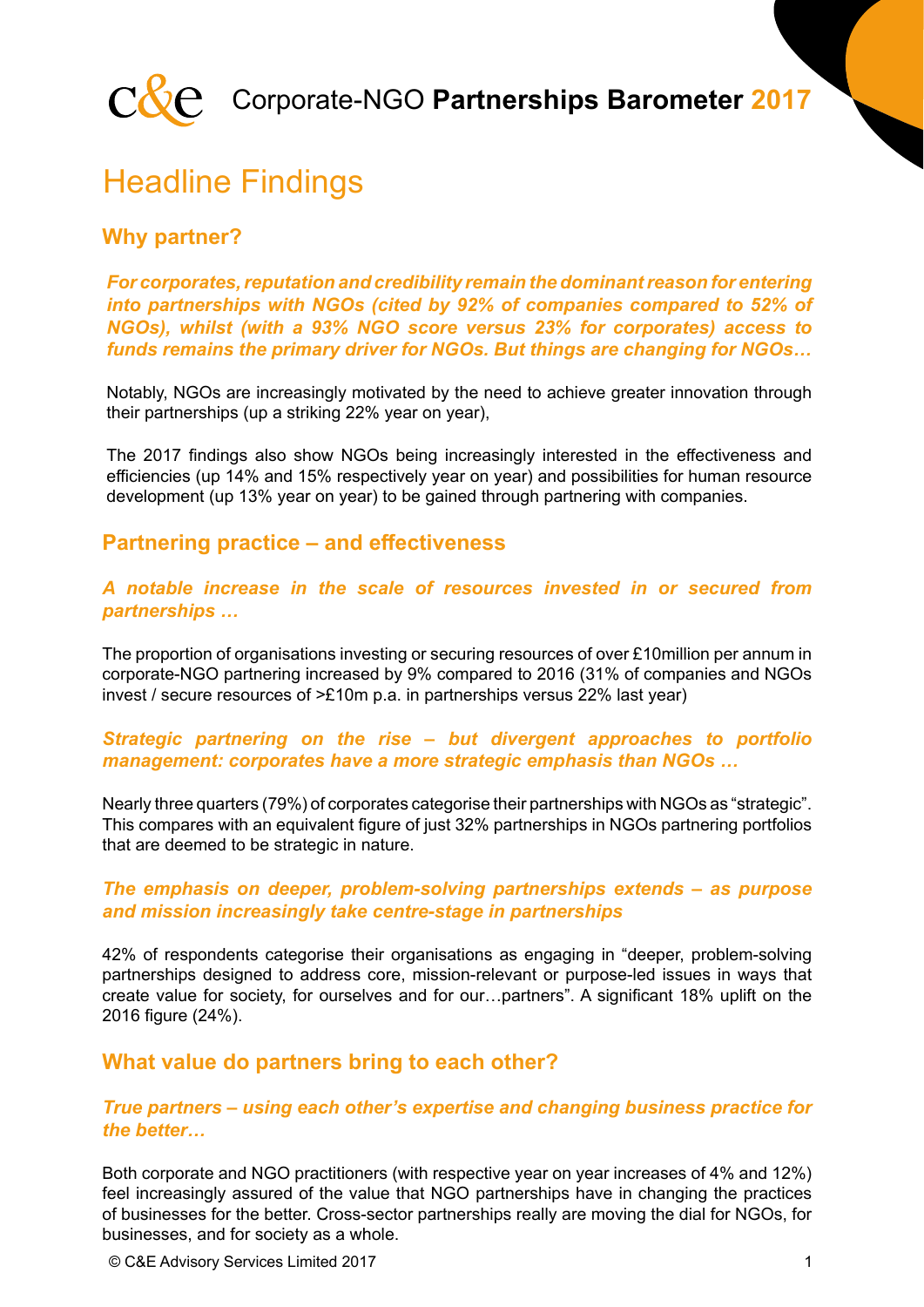

#### **"Brexit" – the potential impact of the UK's decision to leave the EU**

#### *"Whatever happens after Brexit, life will go on" …*

Corporate and NGO practitioners are more relaxed about the likely impact of Brexit on crosssector partnering. Fewer respondents (around a third, at 34%) expect Brexit to have a negative or significantly negative impact than was the case last year (42%), and there has been a strong increase (by 10% year on year) of those that expect Brexit to have no effect on partnering (roughly two thirds - 65%).

However, the majority of international NGOs and development agencies (56%) still fear that Brexit will have a negative impact on their organisations' partnering with corporates. Nevertheless, this is a notably lower proportion than last year when the equivalent international NGO figure for likely Brexit "negative impact" was 71%.

#### **Influence of the UN Sustainable Development Goal to** *"revitalize the global partnership for sustainable development"* **on cross-sector partnerships**

#### *UN Sustainable Development Goal yet to make a big impact in the UK…*

Broadly similar to last year's Barometer findings, figures confirm that the majority of corporates and NGOs (62%) are modestly, strongly, or very strongly influenced by the SDGs.

However, despite its resonance across a range of UK-relevant topic areas and goals (from good health & well-being, reduced inequalities, to climate action) for UK-focused NGOs, the SDGs do not yet represent a major influencing factor in terms of cross-sector partnering. The majority of UK-only NGOs (67%) state that they are "hardly" or "not at all" influenced by the SDGs - a figure which is consistent with our findings in 2016 (67%)

#### **The stars – The Most Admired corporate-NGO partnerships and partners**

#### *Clarity, ambition and effective execution are key*

There was a clear overall winner again this year with GlaxoSmithKline-Save the Children taking the number one spot as Most Admired partnership for the second year in a row. The Marks & Spencer and Oxfam partnership moved up one into second place. The new kid on the "most admired" block is the Innocent-Age UK partnership in third place.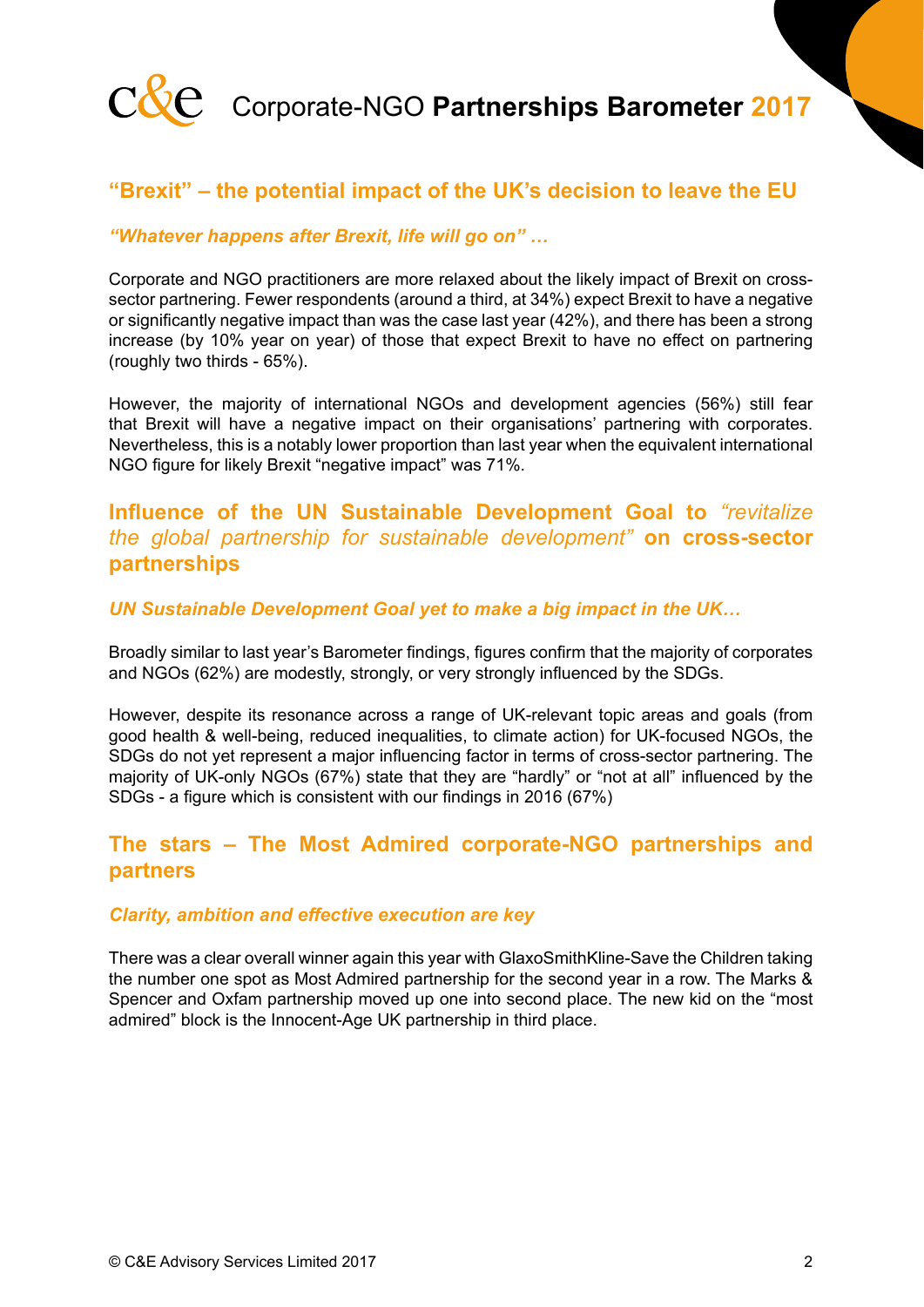

#### **Future prospects for corporate-NGO partnering**

#### *NGO-corporate partnerships seen as increasingly important.*

Over 90% of all respondents anticipate that partnerships between corporates and NGOs will become either more, or much more important over the next three years. Not a single respondent anticipates a reversal in this trend.

Leveraging partner assets, pressure on companies, and evidence of partnering success are key drivers for likely future trends.

#### **And what is the likely future trajectory of investments in cross-sector partnerships?**

#### *Positive future investment landscape*

Just over three-quarters (77%) of corporates and NGOs (consolidated) expect their investments in cross-sector partnering to increase or increase significantly over the next three years (as compared with 66% in 2016).

89% of **NGOs anticipate an increase in their organisations' investment in cross-sector partnerships - an uplift of 10% compared to the figures for 2016.** This is driven by recognition of the multiple value of corporate partnering, and a need to respond to increased competition within the sector as more and more NGOs seek bigger, strategic partnerships.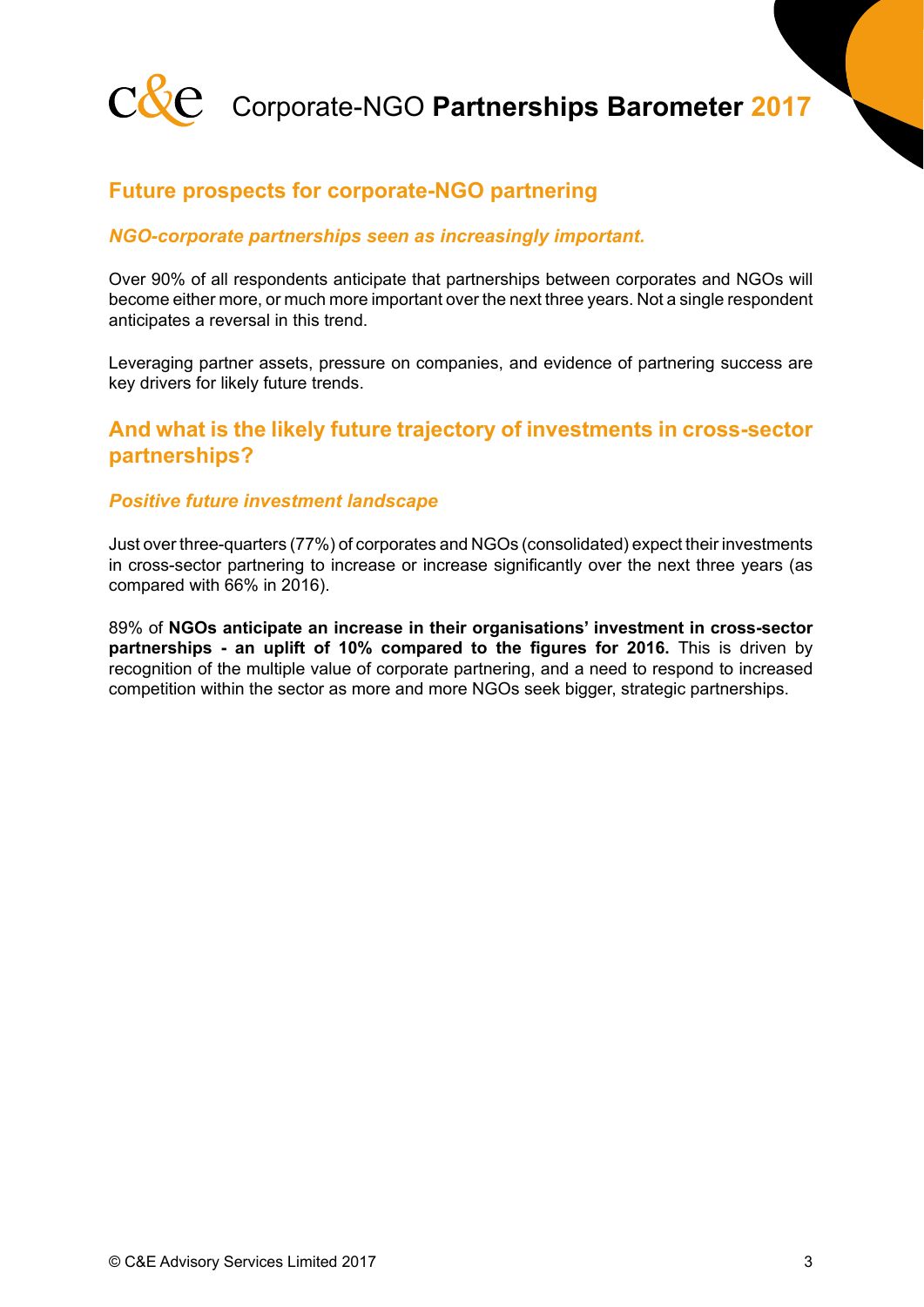

### About the Barometer

#### **Methodology**

The C&E Corporate-NGO Partnerships Barometer 2017 was compiled using responses to a confidential online survey of 126 leading UK-based companies and NGOs engaged in corporate-NGO partnerships. The survey was supplemented by interviews with partnering practitioners from NGOs and companies.

The number of respondents reflects an ever-growing interest in the corporate-NGO partnering agenda. Practitioners on both sides of corporate-NGO partnerships clearly have a keen interest in the Barometer because it allows them to have a sector-wide perspective on the evolution of the cross-sector partnering landscape.

This year's survey included a mixture of new and previously asked questions. Thanks to this combination of questions we have been able to identify new challenges and opportunities in partnering, whilst simultaneously enabling accurate and effective comparison of data against Barometer readings from previous years.

The online survey and practitioner evaluation took place during June-July 2017.

#### The Sample

The online survey was undertaken by 126 respondents all of whom were involved in cross sector partnerships. Of these, corporate sector respondents were drawn mainly from the FTSE100, Interbrand's Best Global Brands Ranking, and Business in the Community's Corporate Responsibility Index. NGO respondents were drawn mainly from the leading UK based charities and international development agencies – by brand and revenue ranking. Our sincere thanks to all who took part.

The distribution of 43% corporate (including corporate foundations) and 57% NGOs (figure 1) was again well balanced.

#### **Figure 27:** Sector representation



*Are you completing this survey on behalf of a "not for profit" organisation (NGO) or a Corporate?*

© C&E Advisory Services Limited 2017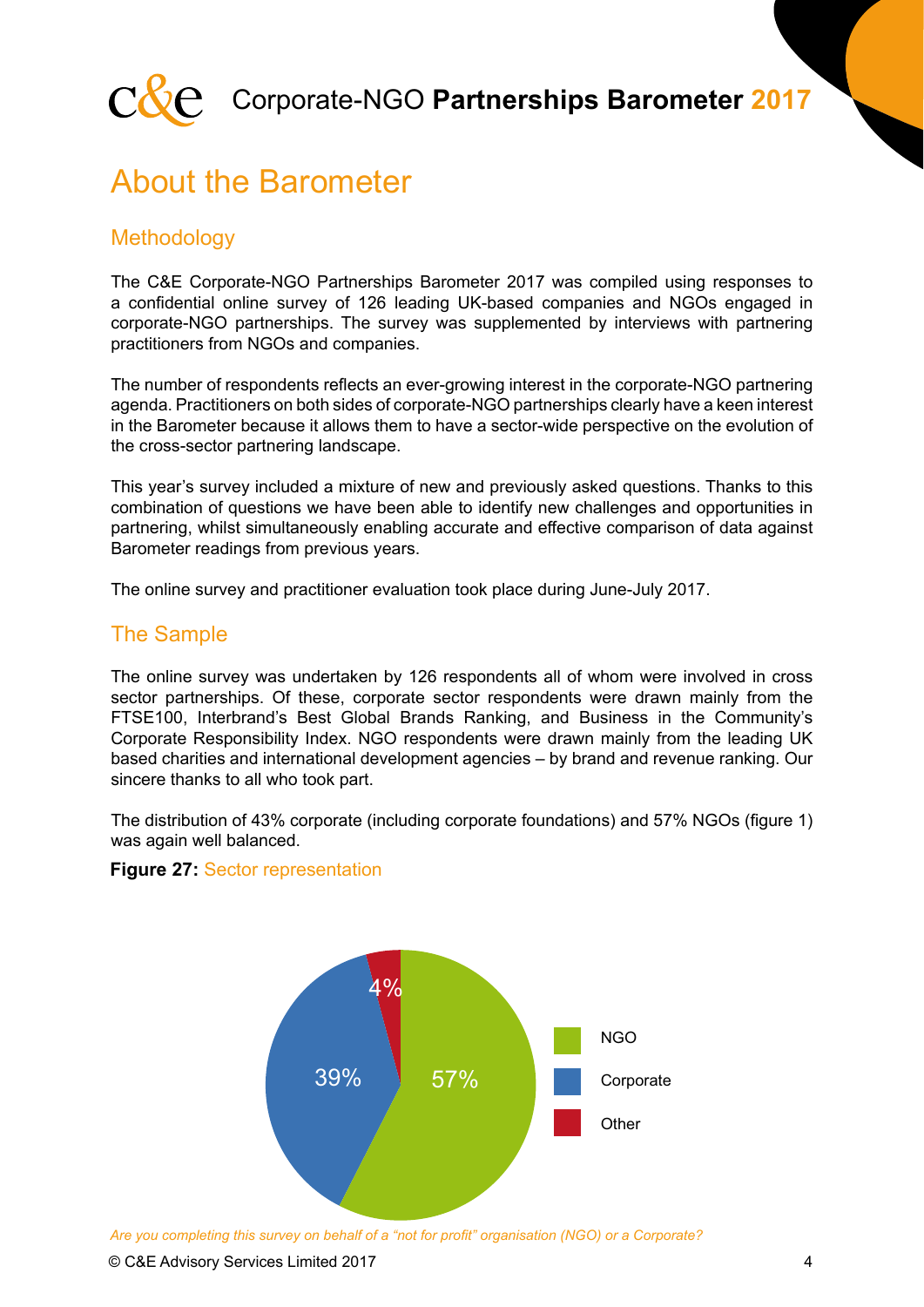

#### Figure 28: Respondents' roles

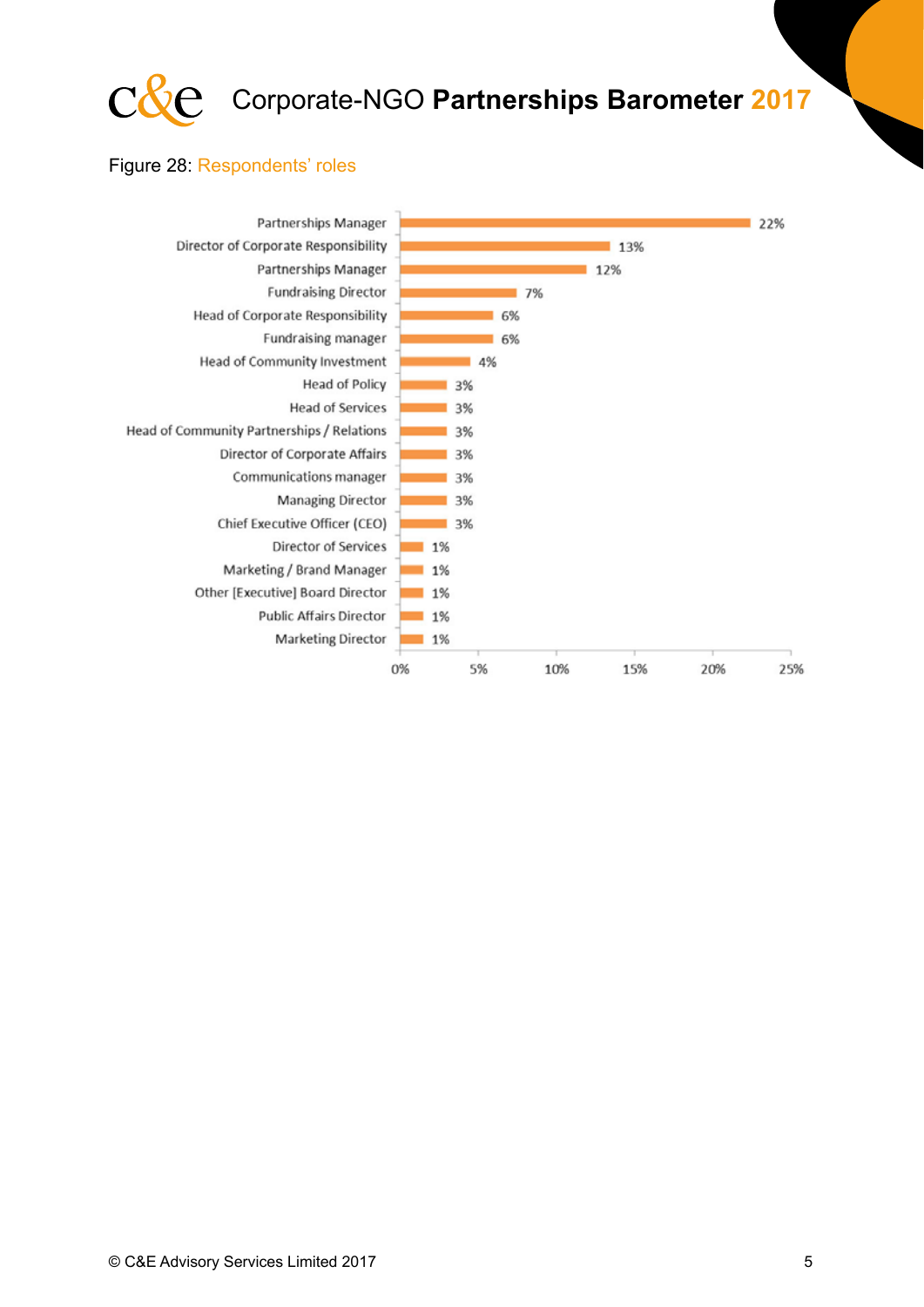

#### About C&E Advisory

C&E is a leading specialist 'business and society' consultancy. We work with some of the world's foremost businesses, NGOs, foundations, and High Net-Worth Individuals, helping them secure sustainable value – shareholder, social and environmental. Our practice areas cover strategy, programme design, oversight and reviews, performance measurement and reporting, high performance team development and leadership coaching.

And because today's challenges and opportunities require new ways of thinking, C&E is particularly adept at inspiring and enabling sometimes surprising cross-sector collaborations. We have advised – and continue to advice – on some of the world's leading and best known corporate-NGO partnerships. C&E also advises on all aspects of the shared value agenda. www.candeadvisory.com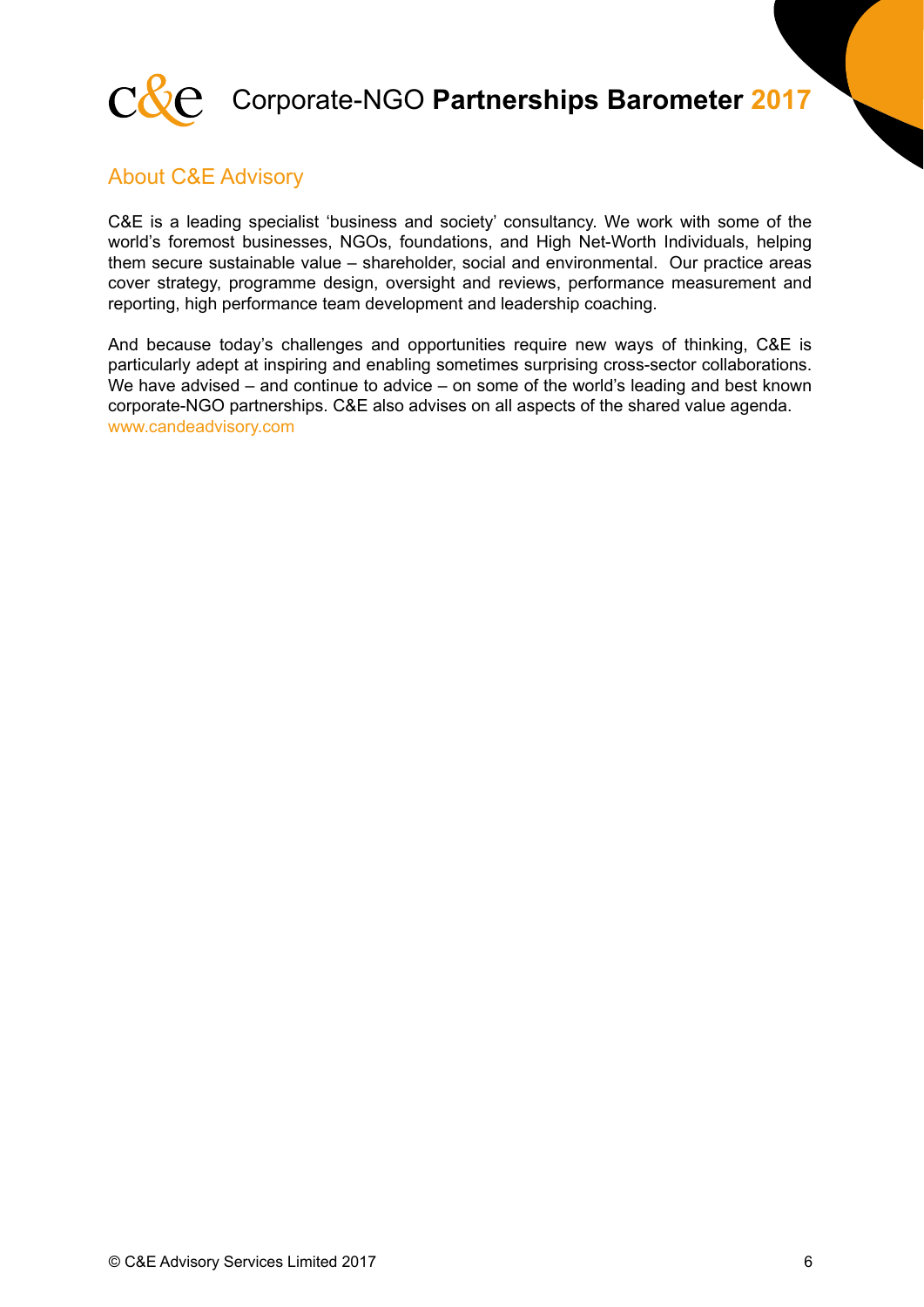

### Appendix: Survey respondents (excluding organisations wishing to remain anonymous)

#### **Corporates**

- Anglo American
- A.P. Moller Maersk
- Aviva
- BP Plc
- BT
- Citi
- Diageo
- Emirates Foundation
- GE
- HSBC
- The Innocent Foundation
- Jaguar Land Rover
- Kingfisher plc
- Lloyds Bank Foundation for England and Wales
- Old Mutual
- RBS
- Ricoh UK Limited
- Rolls-Royce plc
- Syngenta Telefonica UK (O2)
- Tesco National Charity Partnership
- Twinings
- UBS
- Unilever
- Walgreens Boots Alliance
- Warner Bros